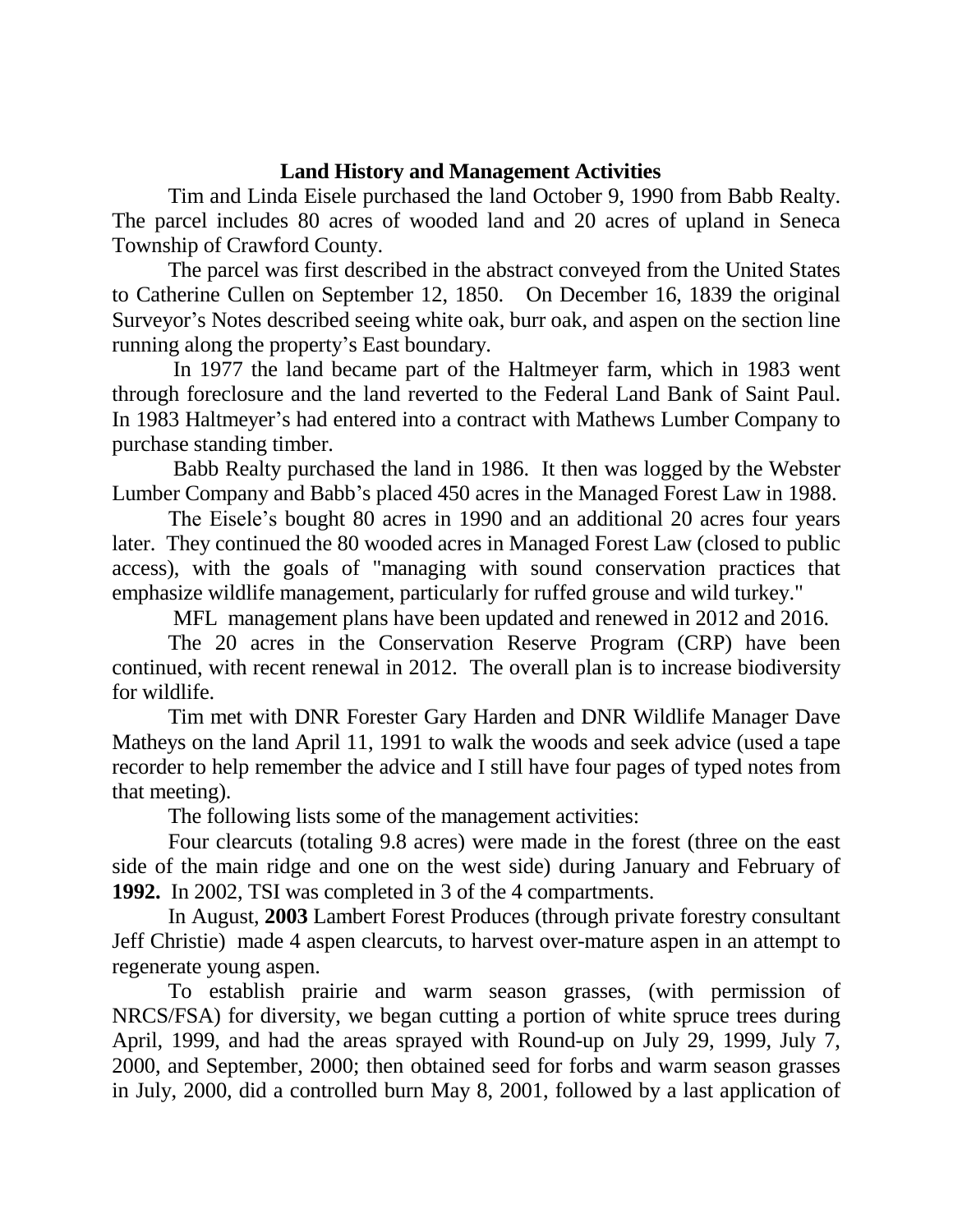Round-up June 2, 2001, and then had Ron Sutton disk the land on June 15, 2001. We planted seed on June 15 and 16, **2001.**

The cabin was built by David Hege and Sons beginning on September 11, 2000. The Hege's actually began the cabin in their yard putting up logs to the top of the walls, then dismantled it and reassembled and finished it on site in September. The cabin was completed and the Eisele's celebrated a finished cabin on October 28, **2000**. Tim, Linda and son, Shawn, celebrated the beginning of 2001 on New Year's Eve at the new cabin.

Trees and shrubs have been planted in various locations to provide more diversity and wildlife foods. In 2001, we planted a mixture of 12 high bush cranberry, 11 American hazel, 10 red osier dogwood and 10 gray dogwood (obtained from Crawford County Land Conservation Dept.) in the "shrub" area northwest of the cabin. Six white cedars were also planted. We also purchased 4 large high bush cranberry, 4 large American hazel, and 2 red berried elder from the UW-Arboretum, now planted around the cabin.

In **2002**, we purchased 3 American hazel, 3 highbush cranberry from UW-Madison Arboretum. that are planted northeast of the cabin plus 3 American plum (Great Lakes Nursery Co.). Another 10 highbush cranberry and 25 white spruce (from the Crawford County Land Conservation Dept.). The cranberry went in the shrub area and the spruce east of the trail and in the clearing west of the trail at the entrance.

In **2003** we purchased 25 white spruce and 10 white oak from Crawford Co. Land Cons. and from Great Lakes Nursery 4 American mountain ash (planted west of the clover field north of cabin), 4 Sargent crab (east and west of cabin), and 4 white cedar. In April, we heard a ruffed grouse drumming in the woods. Walked the land with Tim Loose of the US Fish and Wildlife Service. Spent time finishing sanding and putting sealer on the cabin.

In **2004**, 2 grey dogwood, 2 highbush cranberry, and 2 black chokeberry from UW-Arboretum, and 2 15" white cedar and 4 Sargent crab from Great Lakes Nursery.

In **2005,** we purchased 10 white oak, 20 red osier dogwood and 10 highbush cranberry from the County, and 2 American plum, 2 nannyberry, 2 ninebark and 1 grey dogwood from the-UW Arboretum, and 3 red osier dogwood from Great Lakes Nursery. We also bought 4 semi-dwarf apple trees (Liberty) and planted them plus 2 plum to west of cabin. On April 29, we had the prairie (planted in 2001) burned for the first time by Pheasants Forever Habitat Crew. We heard woodcock peenting out on the burned prairie the following evening.

In **2006**, we purchased 3 elderberry, 2 bladdernut from UW-Arboretum and replaced the 2 ninebark that we purchased last year which died and replanted them on the west side (looks like they died as well). In an experiment, we also purchased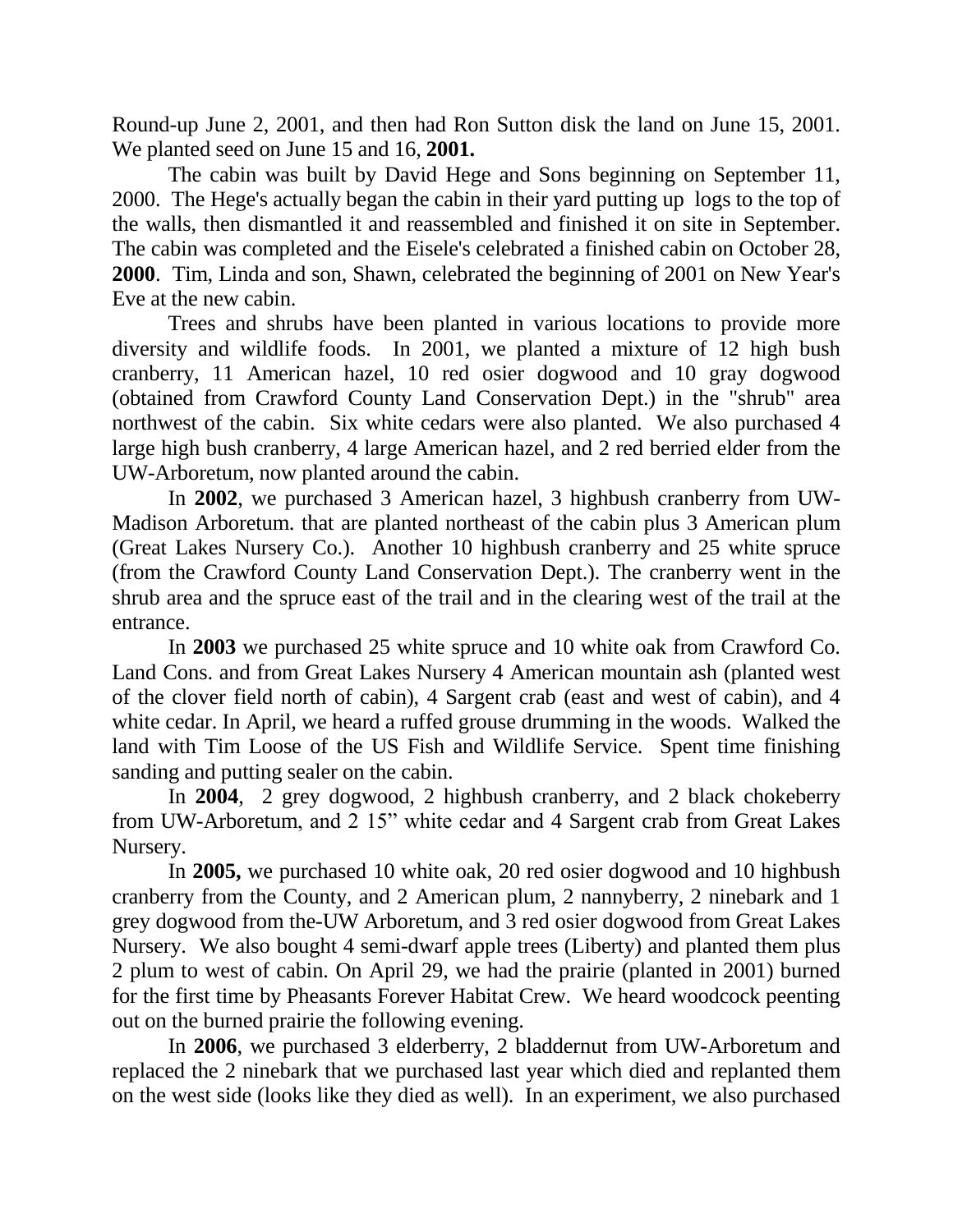25 Frazier firs planted on south end of the property and most died out by 2020. We planted 2 3-year old red cedars and 3 5-year old white cedars (and got 6 free Colorado blue spruce – put in on south end of land), from Chief River Nursery.

In May we saw baptisia in bloom in the big prairie, also rattlesnake master, bergamot, purple prairie clover, and lupine in the small prairie.

In September of 2006, we put in 4 chestnut seedlings obtained from Larry Severeid, of West Salem. As of 2022, 3 of the trees failed to survive but the fourth is doing well along the road going uphill to the cabin! It is now about 20-feet tall, and fingers crossed it will survive. As an experiment put up orange plastic fencing (deer exclosure) in the shrub field around some dogwood to see what vegetation survives without deer.

In **2007** we planted 4 elderberry purchased from UW-Madison Arboretum, and 4 black chokeberry. We have basically eliminated the wild parsnip previously found along the white pines. Linda has used the Parsnip Predator to good effect! We had visitors from the Driftless Initiative visit to tour the land.

In **2008** we installed a large "Bat Motel" down in front of the cabin for bats. Records show we are hearing woodcock peenting in the prairie, and have bluebirds nesting. We noticed lupine blooming in the prairie and hosted friends for our first "Prairie Daze."

**2009** transplanted the mountain ash that was in the woods north of the cabin into the opening "foodplot" in hopes it will get more sunlight. Also planted 11 Sargeant crabapple in the small foodplot north of the cabin. In April, while turkey hunting, heard a grouse drumming and actually observed a grouse walking across the clover field west of the cabin.

 On April 28, 2009 we burned the prairie, it was the second time as first was in 2005. We also burned a small area under the powerline west of the cabin. Planted 4 white pine seedlings in the orange plastic "deer exclosure" that had been put in back near the shrub field in 2006 to see if deer will avoid plants within. In May we noted Baptisia growing in the prairie. We found: our first 3 apples on one of the apple trees; lots of big bluestem under the powerline where we'd burned; and had Gary Harden mark trees for TSI (on the east side of the ridge) with help from EQIP. We trimmed the lower lateral branches on walnuts that the forester had marked as crop trees.

**2010** the ATV had its first oil change and servicing, and is useful in hauling wood, chain saw, etc. Hearing whip-poor-wills in the morning and have bluebirds nesting in 3 nest houses on the prairie. This year we got about a bushel of apples from our 4 trees. In December a wet snow brought down many limbs on white pines along the trail on the way in.

**2011** In the spring cut many trees on the eastern side of the ridge where we needed TSI work. Did see a ruffed grouse on the path north of cabin in April, and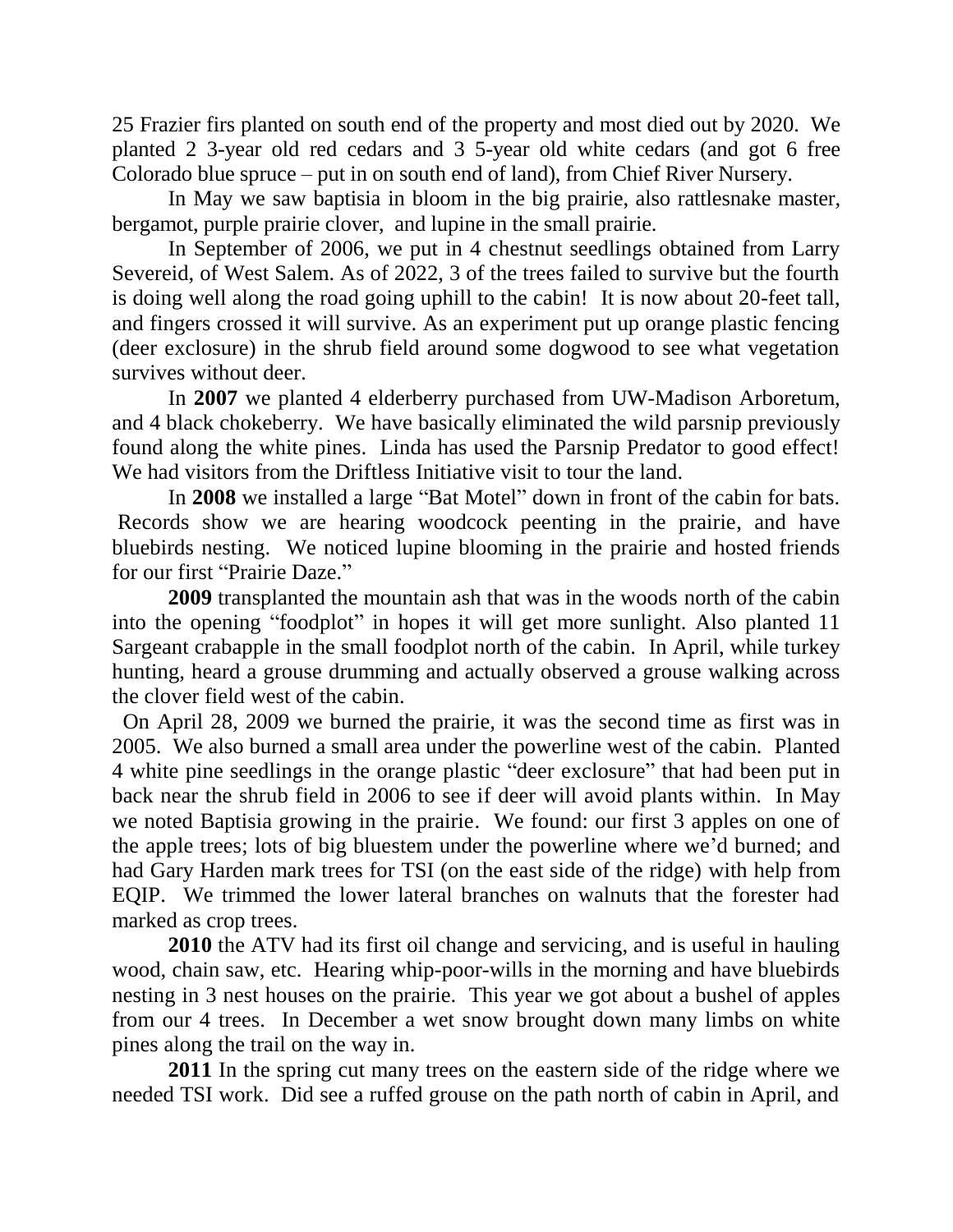while turkey hunting on our west ridge had two wood ducks land on a large branch up above me! Several sightings in May include scarlet tanager, blue eyed grass and showy orchids. Tim and Linda spent time pulling garlic mustard and cutting honeysuckles in the woods. On July 9 we hosted our Prairie Daze open house. A highlight was when Linda was taking some UW graduate students through the prairie and a turkey launched skyward right in front of them. It had nested there, and we left the nest and 9 eggs hoping they're safe. In answering thestudents' question, Linda said "That's why we wanted the prairie." Again had the forester mark crop trees and we trimmed the lateral branches up to 17-feet.

**2012** We experimented cutting off the flower heads of fleabane in front of the cabin to the left of the path, and pulling fleabane to the right of the path to see if it helps. We've done similarly with Canada thistle in the wildlife foodplot, trying to pull all we can and cutting seed heads off of others. On July 21 we hosted "Prairie Daze" with a nice gathering of friends. In September sold the hard-to-start brush mower and bought my favorite DR Field Mower!

**2013** Again trimming walnut and oak lateral branches for marked crop trees. Planted several shrubs west of the cabin: ninebark, black chokeberry, dogwood, highbush cranberry, and planted 10 butternut at south end of prairie and west of the sumac. In September we picked 3 to 4 bushels of apples.

**2014** Still trimming crop trees. Picked 4 to 5 bushels of apples from our Liberty brand apple trees.

**2015** Had Driftless Land Management conduct their second burn on the prairie. In the spring I saw a ruffed grouse under a white spruce tree east of the cabin. Each year we are cutting box elder and some buckthorn, but fortunately not a huge amount of buckthorn. July 18 held Prairie Daze open house and On Sept. 26 we hosted an RGS Young Forest Management landowner workshop for Ruffed Grouse and other wildlife with about 30 people here.

**2016** We enlarged the cage on the white cedar we planted years ago on the south end of the prairie. Met with a consultant to inspect for a new MFL plan, and cut box elders and marked box elders and honeysuckles to be cut later on east side of the ridge. Had Brian Graham cut some downed trees across trails, and we put up a wood duck box north of the cabin. More pulling and spraying of garlic mustard.

**2017** The year of the BEAR. On Feb. 17 temperatures were 60-degrees and we worked in short sleeves in the powerline cutting all the sumac to try to open the area for native prairie vegetation. On March 23 I was there to mow a fire break around the prairie and that night in bed up in the cabin loft when a motion light went on on the front porch. I went to the glass front doors and on the other side of the glass was a large adult black bear! It had rained that evening, and as it walked down the steps I could see large wet paw prints on the porch boards. On July 15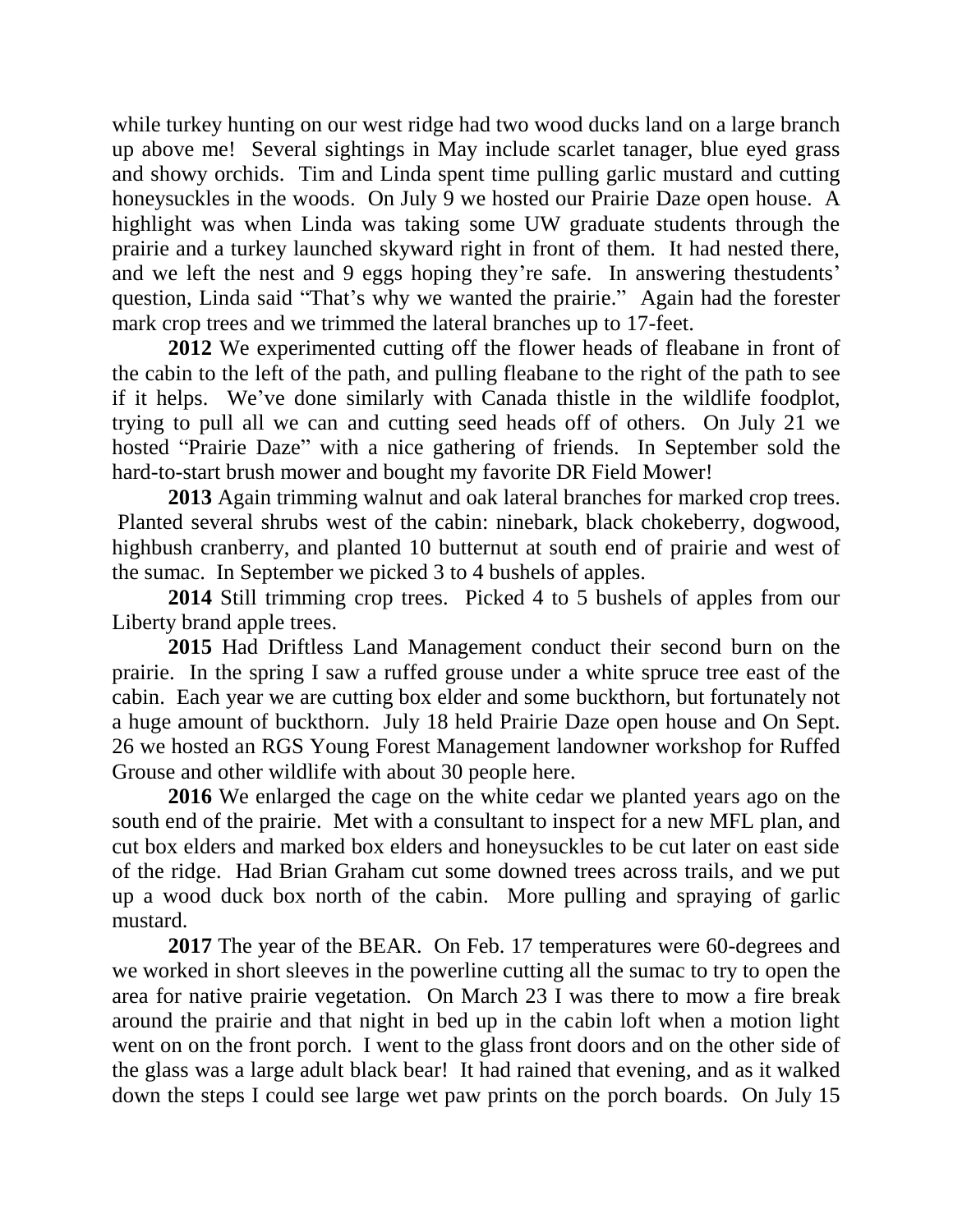we hosted our Prairie Daze for 48 people.

**2018** We have purple milkweed and butterfly milkweed in bloom near the powerline.

**2019** Gary Harden and Rick Livingston of Driftless Forestry marked the woods for a harvest in the MFL portions. In October, had Gary girdle several oaks just west of the cabin on the outside of a ring of oak wilt and treated them with Garlon to try to stop the spread of oak wilt. We have begun experimenting with spreading some wood betony seeds in the prairie to try and open some areas to benefit forbs and reduce thick big bluestem, and experimented clipping the seed heads of big blue in the small prairie. Bought several plants at the UW-Madson Arboretum Native Plant sale and planted a burr oak down in front of the cabin, plus wild ginger, Jacobs ladder, prairie doc, gayfeather and geranium in the small prairie. Pulled lots of honeysuckle in walnuts and oaks east of the cabin.

**2020** We distributed more wood betony seeds in the big prairie just beside the road going from the oak tree up to the Leopold bench. Also some bed straw. With the shutdown due to Coronavirus we "self isolated" on the land and waged war on honeysuckle on the east side of the ridge. Had to cover the plywood on the crawl space of the cabin completely with hardware cloth, as the squirrels continue to gnaw. Hired Randy Hoffman to come over and give us his observations, and we learned to identify sedges, and he also saw a trillium. Planted 2 winterberry west of cabin and fire ring along edge of clover field. In June we had a small solar panel installed, plus battery/converter, a gift from Shawn. Had a representative (Dan Carter) from Prairie Enthusiasts walk the land for his observations and he showed us bedstraw and bastard toadflax, and recommended mowing where we planted wood betony. Also walked the land with Abbie Church and Chris Kirkpatrick for comments, and they pointed out our first three bird orchid. On Sept. 2 met with the logging co. and expressed our concerns. Logging started, and we stopped back later in Sept. to check on progress and watch. Later we walked the trails and are appalled by the numerous wide trails and "unharvested" downed trees. This fall we had over 5 bushels of apples from our 4 trees!

**2021** Met with the DNR MFL forester (Joe Schmaedick) who outlined 3 areas where we need brush and TSI follow-up to cut mid-level trees (elm, box elder, ash, bitternut hickory) to encourage regeneration. We put prairie seed on the bare soil on the log landing and drove over it to pack it in. Mowed the small prairie and raked the duff away to try to get sunlight to the ground. We used the Blackhawk Hills Logging Trail Seed Mix and did our own seeding of logging roads where it looks like the loggers' seed didn't take, and picked and hauled up 2 garbage bags stuffed full of garlic mustard. Planted a swamp white oak from UW-Arb. Native Plant sale down in the valley. Planted 6 shrubs in what used to be the wildlife foodplot north of cabin and which we hope will become a new shrub field.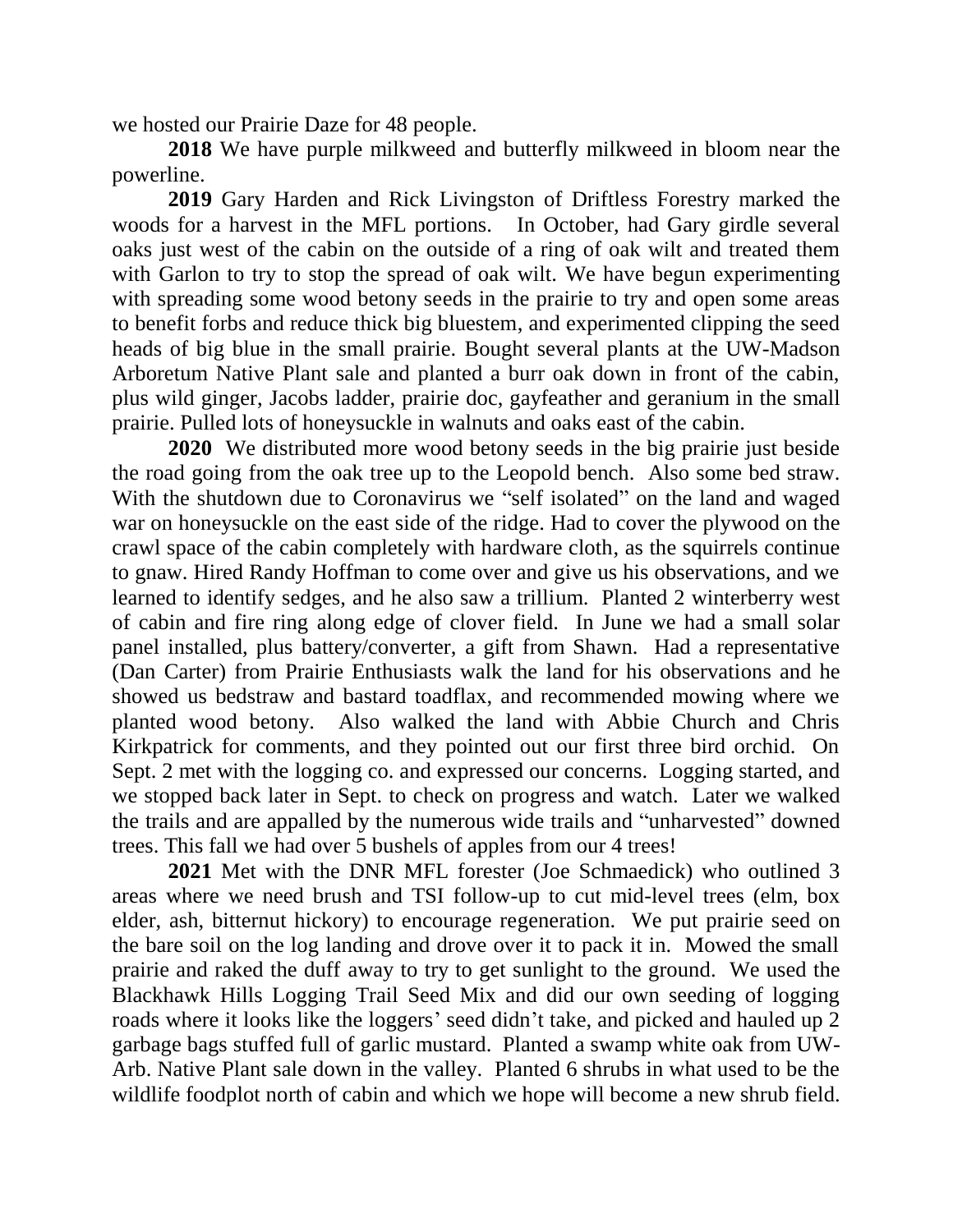Put in 2/each: ninebark, black chokeberry, and hazel. Cut all small aspens invading the prairie. In September had Ron Sutton mow half the prairie to mimic a burn and hope to be able to burn in a future year. Saw my first mockingbird in the pines. In the fall we had only a few apples, way less than usual.

**2022** The year started by cutting the dead white spruce that are next to, and being killed by, the walnuts southeast of the cabin. We have ordered oaks, shagbark hickory that we will plant there to try and replace with hardwoods, and intend to buy more shrubs for the new shrub field north of the cabin.

Tim and Linda were named Wild Turkey Woodland Owners of the Year by the Wisconsin Chapter of the National Wild Turkey Federation in 2005; received the Crawford County Forestry Award in 2011; and were named the District Tree Farmers of the Year in 2011.

They've hosted field visits for the National Wild Turkey Federation, Bad Axe Chapter of Wisconsin Woodland Owners, Ruffed Grouse Society Landowners Workshop, and Open Houses for local neighbors, friends and conservationists in Crawford County.

Tim and Linda spend much of their time every year trying to reduce, and eliminate, buckthorn, honeysuckle, box elder, Canada thistle and Wild Parsnip. They've also worked to trim oak and walnut marked by the forester as crop trees.

The property presents a variety of wildlife: deer, bear, bobcat, coyote, skunk, opossum, flying squirrel, barred owls, turkeys, wood ducks, pileated, redheaded and red-bellied woodpeckers, flickers, warblers, Yellowthroat warbler, red-starts, scarlet tanagers, Indigo bunting, rose-breasted grosbeak, ruby-throated hummingbird, eastern towhee, bluebirds, cardinals, bluejays, orioles, cedar waxwings, Acadian flycatcher, wood thrush, red-tailed hawk, woodcock, mourning doves, and occasional ruffed grouse. Flying over are Tundra swans, bald eagles, sandhill cranes, turkey vultures, and Canada geese.

###

Trees, shrubs and flowers

**List of Prairie seeds received from Madison Audubon Society and planted on June 16, 2001**: **Grasses** Big Bluestem (Andropogon gerardii) 15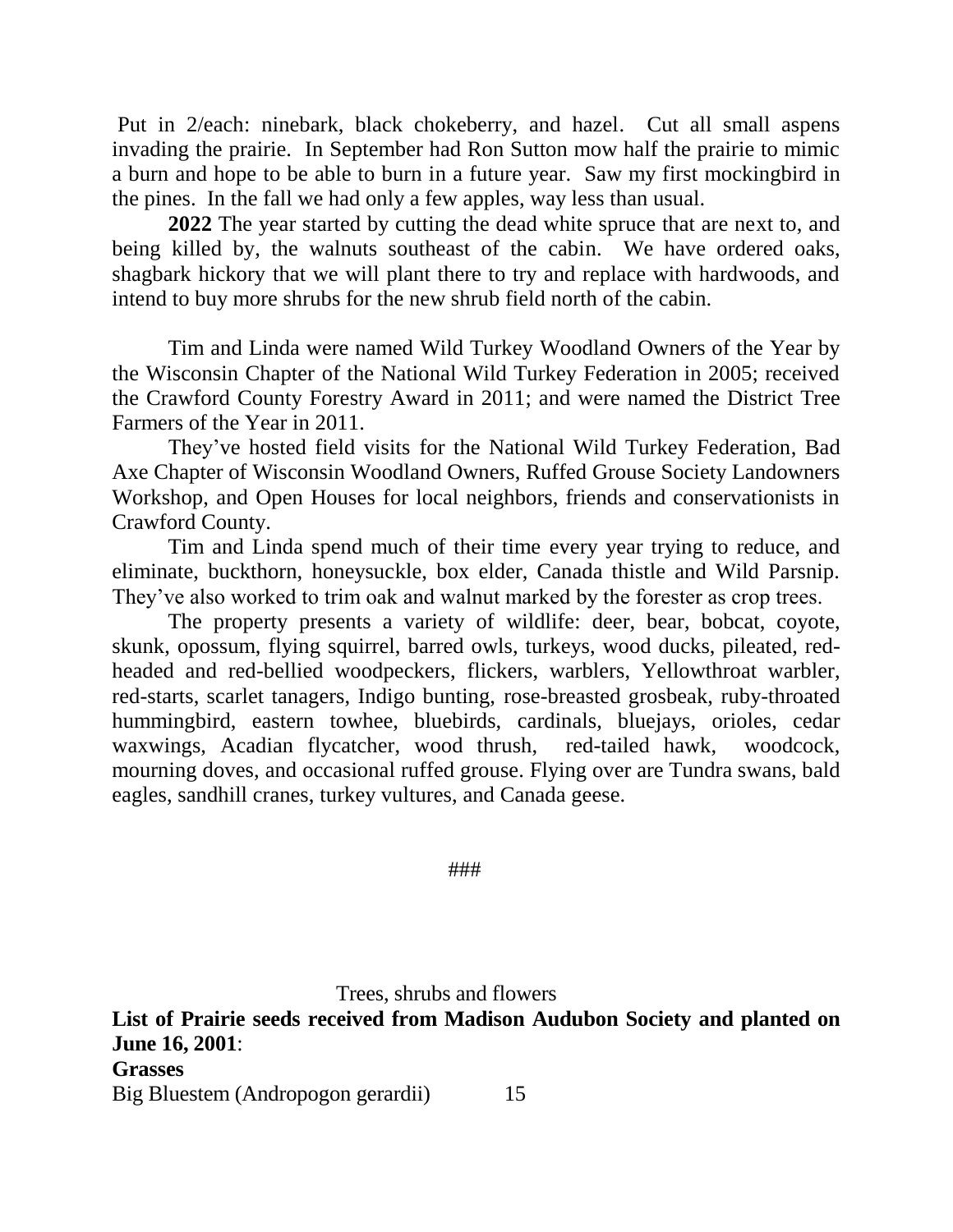Canada Wild Rye (Elymus canadensis) 9 Indian Grass (Sorghastrum nutans) 15

## **Forbs**

Common milkweed Heath aster New England aster Canada milkvetch (Astragulas canadensis) 7 oz. White false indigo (Baptisia leucantha) 8 Sweet Indian Plantain (Cacalia suavelolens) Prairie coreopsis (Coreopsis palmata) Pale Purple coneflower (Echinacea pallida) 6 Rattlesnake master (Eryngium yuccifolium) Showy sunflower (Helianthus laetiflorus) Sawtooth sunflower Ox-eye sunflower 10 Roundheaded bush clover (Lespedeza capitata) Bergamot (Monarda fistulosa) 3 Evening primrose 1/2 Prairie cinquefoil (Potentilla arguta) Yellow coneflower (Ratibida pinnata) Black-eyed Susan (Rudbeckia hirta) 7 oz. Sweet black-eyed Susan Compass plant (Silphium laciniatum) Rosinweed Stiff goldenrod (Solidago rigida) Showy goldenrod (Solidago speciosa) Meadow rue ironweed Glade mallow Canada tick trefoil 1 oz. **Onion** Culvers root

**Seeds in mix from Prairie Nursery (in front of the log cabin**): **Wildflowers**-Lavender hyssop, butterfly weed, smooth aster, white aster, Canada milk vetch (legume), lanceleaf coreopsis, pale purple coneflower, lupine (legume), beardtongue, purple prairie clover (legume), black eye Susan, stiff goldenrod, sweet scented goldenrod, spiderwort and hoary vervain. **Grasses**-side oats grama, prairie